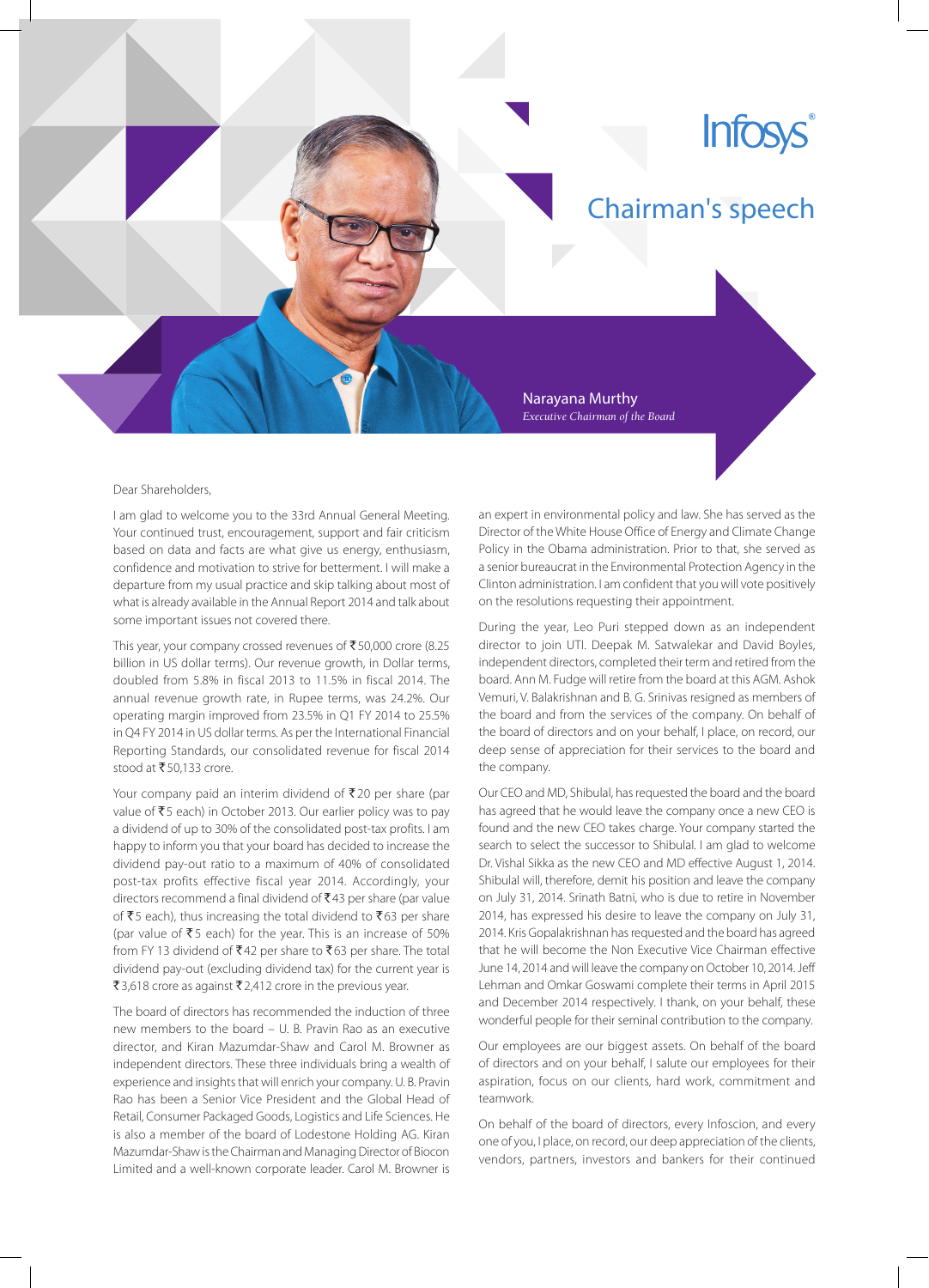support. We thank the Government of India, particularly, the Ministry of Communication and Information Technology, the Ministry of Corporate Affairs, the Ministry of Commerce, the Ministry of Finance, the Ministry of External Affairs, the Customs and Excise Departments, the Income Tax Department, the Software Technology Parks in places in India where we operate, the Reserve Bank of India, the state governments, and other government agencies for their support. We look forward to their continued support. We also thank the governments of various countries where we have operations. We thank the trustees of Infosys Foundation, and the trustees and jury chairs of Infosys Science Foundation for sparing their time for the foundation's activities.

One more thing! This is the last time I will be addressing you as the chairman of the company. It is fair that I have your time to describe the realities of what some outsiders and some section of the media have been commenting based on malicious rumors, unfounded allegations, and speculations. When the board of Infosys invited me to come back last June, they wanted me to do two things. First, build a strong foundation for growth, and, second, assist them in finding an able CEO to take the company forward. Let me talk about the second objective first. The Nominations Committee (NC), with K. V. Kamath as the Chairman, and Seshsayee and Kiran Mazumdar‑Shaw as members, brought in Manvinder Banga as an official advisor for this task. They also requested Kris Gopalakrishnan and me to assist them, when needed, in this task. First, the NC rated the performance of internal candidates during the last three years. Then, they hired a highly respected leadership evaluation firm for obtaining additional data on the leadership potential of the internal candidates. The internal candidates made presentations to the entire board on their vision and how they would achieve their vision. The NC also hired a leading global executive search firm for identifying world‑class external candidates. After a detailed and thorough exercise extending to two months, the NC zeroed in on Dr. Vishal Sikka, till recently a member of the Management Board of SAP. Dr. Sikka is well‑known globally for leading the creation of HANA, and has been hailed as a wonderful leader and a technology visionary. I have served on the boards of two huge multinational companies and have watched their CEO selection process from close quarters. I can say confidently that the CEO selection process adopted by the NC and their advisor here, at Infosys, is second to none in its rigor, fairness, transparency and speed. I hope you will be grateful to K. V. Kamath, the members of the NC, and the official advisor for such a wise selection, and that you will welcome Dr. Sikka and support him fully in his mission to make Infosys the best company in the industry. I am glad that the second part of my mission is over.

Let me now come to the first part of my mission. It was very clear to me, soon after my return, that we needed to improve sales effectiveness, software delivery effectiveness, and cost optimization to get back to the industry leading days of Infosys and that we had to take some hard and tough decisions. I also said at the last AGM on June 15, 2013 that it would take at least 36 months for these initiatives to yield results. I realized pretty early in my career that there are four fundamental requirements for corporate success. They are: building a strong foundation of quality people based on fairness, transparency, meritocracy and accountability; implementing robust real time systems leveraging modern technology so that every employee has access to information that defines the up‑to‑date state of the

system, of course on a need to know basis; instituting responsive, frictionless and transparent processes to faithfully represent the business environment of the company; and, finally, taking quick and objective decisions based on data and facts and eschewing biases. I have always believed that fairness, transparency, meritocracy, accountability and leadership by example are key to the success of any enterprise. Somehow, the company had diluted its focus on meritocracy and accountability during the last decade. Therefore, I set about identifying hidden jewels in the company and giving them opportunity to lead in its resurrection, and identifying not-so-well-performing people and moving them to tasks that they were best suited for. Every one of these decisions was discussed and approved by the senior management.

We will soon start a Fast Track career program for high performers. We recognized the need to strengthen incentives for technology experts. So, we will start a Technical Stream program for architects, designers, performance engineers and crack programmers who do not want to become managers. We built several industry‑leading systems in sales and in software delivery. We hired lots of entry-level people in sales so that we could have more foot soldiers connecting with prospects. We improved our training programs in software development and in sales. We improved the assessment process for employees attending our training programs. We invested heavily in quality and productivity areas, creating systems like measuring and improving individual productivity.

We also focused on how we can gear the company to address the challenges posed by the commoditization of software services. We repurposed our Infosys Labs to focus on how we can use technology to better automate services and create competitive differentiation for ourselves, just like we are doing for our clients.

The company had not given salary increases for two years to Infoscions above a certain level. No Infoscion had received compensation increase for over a year. We gave salary increases twice during the last twelve months. For the first time in the history of the company since 2002, the letter of compensation increase and promotion was sent to every one of our employees before March 31, 2014. The company had reduced promotions to internal people at lower levels and was hiring outsiders at higher salaries. This had led to low morale and higher attrition among our people. We changed that practice and mandated that 80% of the promotions should go to internal people based on competency. I thank Srikantan (Tan) Moorthy – Head (Human Resources) for his leadership in making these important changes happen.

I travelled to various development centers and met our people. I met lots of customers, prospects and investors.

Let me now come to the cost optimization agenda. Our operating margin was around 30.0% as of March 31, 2011. Our operating margin should have been 37.8% in Rupee terms as a result of the Rupee devaluation between March 31, 2011 and September 30, 2013. However, it had plummeted to 23.5% as of September 30, 2013. Therefore, it was extremely important that we cut all wasteful and avoidable expenditure and get value-for-money in every thing we did. We introduced several improvements. We reduced expenditure on non-revenue earning people abroad. We strove hard to move the role ratios to the pyramid structure that existed till 2002. The company had become top heavy since then. A certain percentage of software delivery people earning high salaries were performing lower level jobs and were being billed at lower rates.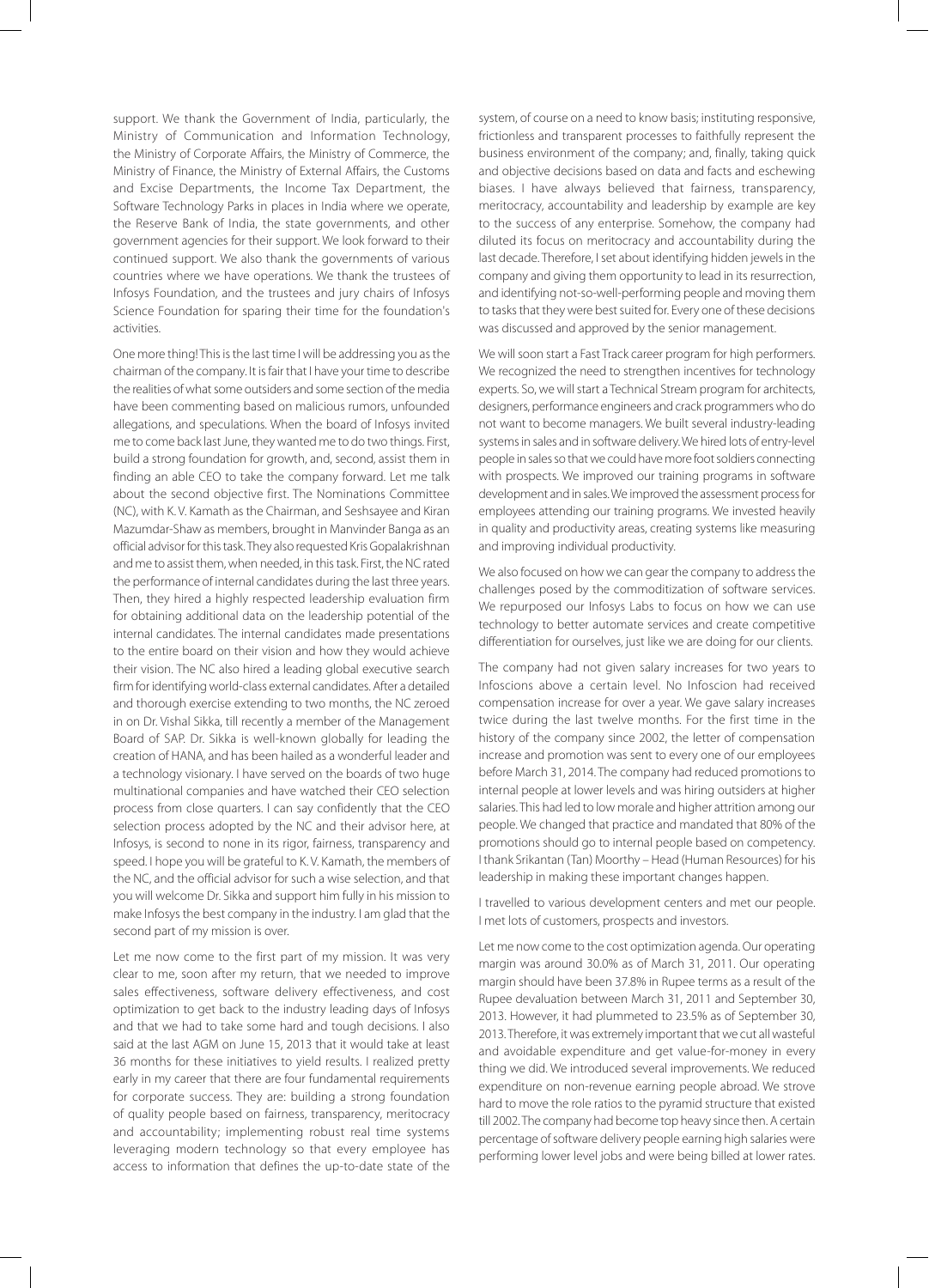The entry level sales people were starting with an advantage of 10 to 12 years over entry level software development people. We started correcting these anomalies. Some of these will take several years before they are completed. However, despite giving salary increases twice during the year, some initiatives of our cost optimization program raised our operating margins by 200 basis points. I thank M. D. Ranganath from my office and Rajiv Bansal, our CFO, for their leadership in making these changes smooth.

Let me now come to a final issue. There have been several reports in newspapers and TV channels about 12 middle and senior people leaving the company. Of these, one extraordinary person became a consultant with us due to some unavoidable personal reasons. Two people were middle level people handling less than 0.5% to 1.0% of the revenue in distant lands. Some had been identified as low performers by the external evaluation agency and the board. Some were evaluated to be low performers by senior management. A small number of them left since they had higher aspirations and their aspirations could not be fulfilled in Infosys. I can say confidently that this company has gone out of its way to retain high performers and has retained them. I want you to remember that this is the first Indian company to start a full‑fledged Leadership Institute (ILI). ILI nurtures and develops 585 leaders at any time. The new CEO has put in an organization structure that will help him to reach his goals. An external agency has assessed the next level of leaders. We are confident that we have enough budding leaders to handle any eventuality of some more people leaving us.

Both tasks, I was assigned, have been completed. I want the new CEO to chart his own path to create better glory for Infosys without any interference from the founders! I have already spoken about Kris and Shibu's departure from the company. Let me come to my case. I suggested to the board and the board has kindly accepted that I would become the Non-Executive Chairman from June 14, 2014. I will leave the company effective October 10, 2014. Therefore, the Chairman's office will be dissolved effective June 14, 2014. I thank M. D. Ranganath – the fine Dean of my office, H. R. Binod, Deepak Padaki, and Rohan Murty for their extraordinary commitment to their tasks. While the first three will move over to new responsibilities at Infosys, Rohan Murty will leave the company on June 14, 2014 since his stay in the company is coterminous with my stay in an executive role, as I had promised when I came in. I am happy that Mr. K. V. Kamath will become the Non‑Executive Chairman of the company on October 11, 2014.

We, the founders, wish the new CEO the best. I hope the media will treat him fairly based on data and facts, and not on rumors and speculation. One thing is certain. Like the other founders have done, the now‑departing founders will not make public comments on the internal affairs of the company based on rumors, half truths and speculation, and demotivate the people working hard to make Infosys a better company. This company has given prestige, wealth and fame to an average person like me. I will remain ever grateful.

Let me know talk about some of the strategic issues in more detail. To build a stronger foundation for the future we also started some strategically critical initiatives that I believe, if continued, have the potential to change the DNA of the organization for the better in the medium to long term timeframe. I believe each one of these initiatives will change not just Infosys but ultimately the IT industry as well.

First, I have always believed that in any industry where work is streamlined we must be able to measure the productivity of each individual. The manufacturing industry has done this a long time ago. However, the software industry has not embraced this idea as yet. Therefore, nearly 11 months ago we started an initiative to measure the productivity of our engineers across various service lines. Productivity, as you know, is output produced per unit cost incurred. But, measuring this metric in the context of a software engineer is a non-trivial effort.

Imagine, if an engineer could see, on a daily basis, how productive he or she is with respect to the rest of the team. This would empower him/her to improve his or her work habits and reduce wasted effort. This will help the project manager better allocate work and manage resources. To achieve this goal we used a big‑data approach i.e. we built instrumentation to systematically collect data at various points of the software development life cycle and then used this data to build sophisticated models, and we will ultimately measure people against these models.

Yes, team work is important but it is also important to measure and recognize the performance of an individual. Today, after several pilots, we have begun rolling this out across the company. This is extremely valuable feedback to individuals as it gives them an additional dimension to improve their use of time and work. We believe this culture of individuals being aware of their productivity has the potential to improve how appraisals are done, how wasted effort is reduced in projects, how we deliver software to our clients, and ultimately how we sell services to our clients. Folks, let me tell you, in my forty years of experience in this industry, this individual productivity initiative is non-trivial and very unique. I believe Infosys will be the first company in the software industry to do this right and at scale. I firmly believe it has the potential to transform our organization at a fundamental level.

Second, we started initiatives to introduce automation in software development in the company. When we talk of automation, we do not mean reducing effort by a few simple percentage points. Our goal has been to drastically reduce effort and substitute it with software systems and machine learning algorithms, wherever possible. I am happy to report to you that our initial results have been very promising and they have excited me so much that I have begun reading my books on machine learning again!

When we live in a world where we have software that powers self-driving cars or robotic telescopes that automatically discover supernovae, we still have human effort for executing simple, nearly deterministic, and finite steps to solve problems for our enterprise clients. Why are these not done by machines instead? I believe the state of our industry today has not kept up with the state of the art in computer science. Computer science has progressed to such an extent that we must stop and ask ourselves whether we can indeed gain efficiencies by using intelligent software to do a lot of our work today. This improves productivity and lowers cost for our clients. Furthermore, as the commoditization of our core business increases, the primary differentiating factor in the marketplace will almost entirely be determined by technological advances. One such advance is in finding extreme efficiencies in improving productivity in our software delivery for our clients. Therefore, I believe the silver bullet for this company and this industry in the medium to long term will be in how much of what we do today can be done faster and cheaper by employing intelligent software. I am truly excited by this future and I believe